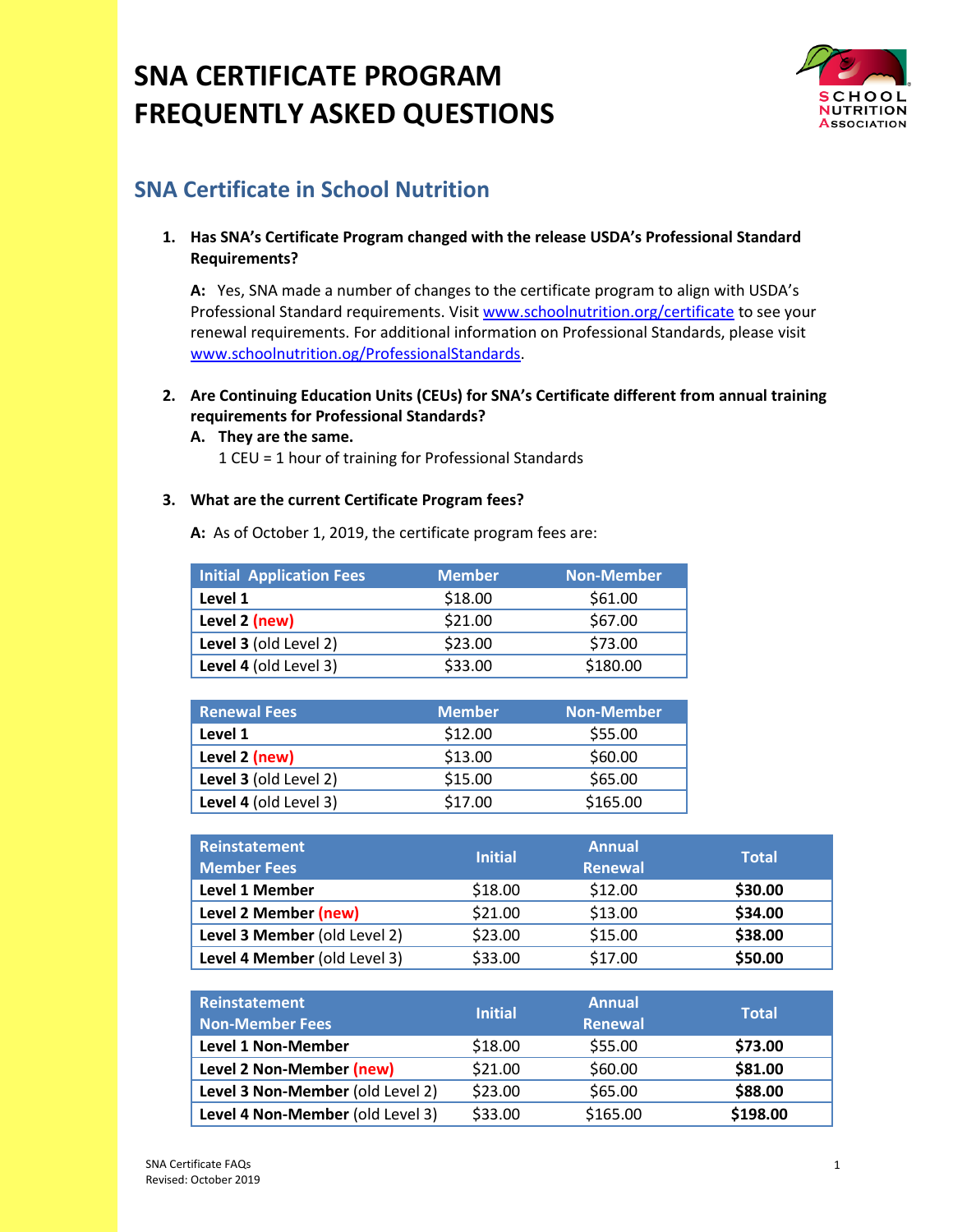

# **Applying for a SNA Certificate in School Nutrition**

### **4. Do I need to have a High School Diploma/GED to apply for Level 1?**

**A:** No High School Diploma/GED is required for Level 1. You will however, need to submit a copy of your High School Diploma/GED if applying for Levels 2, 3 or 4.

### **5. Could I send a copy of my college transcript or diploma instead of a High School Diploma/GED?**

**A:** Yes, SNA will accept a copy of your college transcript or diploma.

#### **6. If I am submitting my college transcripts, do I need to mail or fax in an official copy?**

**A:** No, unofficial copies of your college transcripts are accepted.

#### **7. Where is the Certificate Program application located?**

**A:** The Certificate Program application can be downloaded at: [www.schoolnutrition.org/certificate.](http://www.schoolnutrition.org/certificate)

#### **8. Do I have to start at Level 1?**

**A:** No. You do not have to start at Level 1. [Review the requirements](https://schoolnutrition.org/Certificate/Earn-SNA-Certificate/) for each level and determine if you have met the requirements for Levels 2, 3 or 4.

## **9. Is there an initial application fee for the certificate program?**

**A:** Yes. Please note that the fee is non-refundable. The initial application fee covers SNA's processing cost. The initial application fees are:

| Initial Application Fees | <b>Member</b> | <b>Non-Member</b> |
|--------------------------|---------------|-------------------|
| Level 1                  | \$18.00       | \$61.00           |
| Level 2 (new)            | \$21.00       | \$67.00           |
| Level 3 (old Level 2)    | \$23.00       | \$73.00           |
| Level 4 (old Level 3)    | \$33.00       | \$180.00          |

## **10. Are associate members eligible to pay the member rate for the certificate?**

**A:** Yes. All current members of SNA are eligible to pay the member rate.

#### **11. What is the waiting period before I will receive a response for my status?**

**A:** It takes approximately 4 to 6 weeks for your application to be processed. If approved, you will receive a verification letter via mail with instructions on renewing. Members who are approved will be able to visit our website at [www.schoolnutrition.org,](http://www.schoolnutrition.org/) login to My Account click on *My Account* and download their certificate at any time. SNA doesn't mail certificate cards.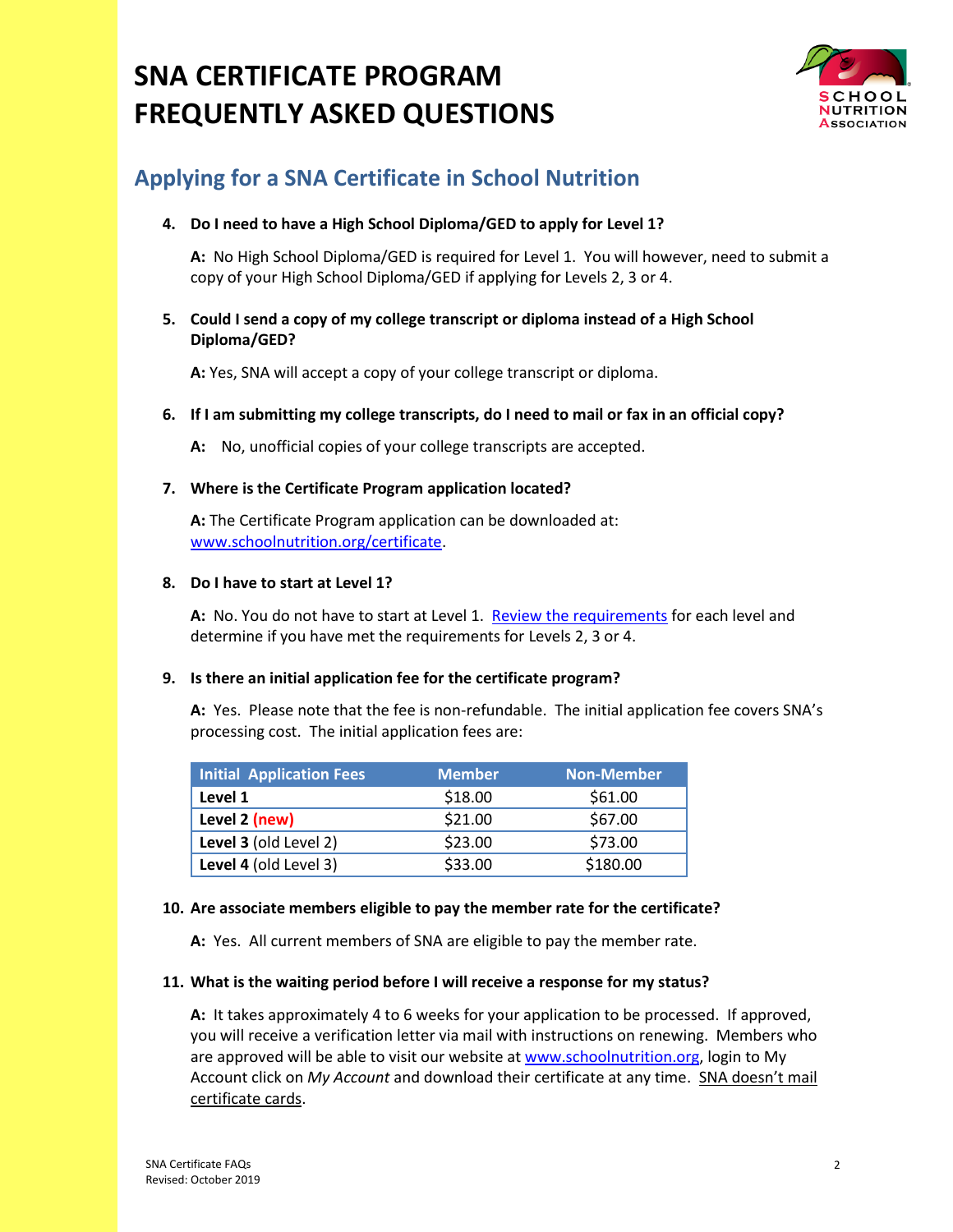

If you are not approved, you will receive notice stating the reason why you did not earn your certificate. You must submit the requested documents within 30 calendar days of receipt of notice. **If your documents are not received within 30 calendar days, you will have to resubmit the initial certificate application, documentation, and pay the initial application fee again.** Note that this fee is non-refundable.

## **12. Do states offer their own SNA-approved Nutrition Education and Food Safety & Sanitation Core Courses?**

**A:** Yes. Some SNA State Associations offer their own SNA-approved Core Courses. To view a listing of these, please visit [https://schoolnutrition.org/Certificate/Approved-Nutrition-](https://schoolnutrition.org/Certificate/Approved-Nutrition-Education/)[Education/](https://schoolnutrition.org/Certificate/Approved-Nutrition-Education/)

#### **13. I'm supposed to get a bonus or pay increase when I have achieved a certain level. How does that work and when will I get that?**

**A:** SNA is not responsible for any monetary awards that you might receive related to your certificate level. These are unique agreements between you and your employer. Check with your supervisor or human resources department about documentation requirements and timelines.

# **Certificate Program Renewal**

#### **14. What do I need to do to maintain my annual certificate?**

**A:** The number of Continuing Education Units (CEUs) must be categorized in the four key areas: *Nutrition, Operations, Administration, and Communications/Marketing.* Due to SNA's realignment of the certificate program with USDA Professional Standards, you will be required to maintain the number of CEUs based on your level and membership type. The CEUs must be earned during your 12 month certificate period. You must also pay the annual renewal fee. You are responsible for maintaining records of CEUs earned each year and for renewing on time before your certificate expires.

*NOTE:* You are only required to submit CEU documentation to SNA if you receive an audit notice at the time you receive your renewal notice. For more information about how to obtain CEUs and the number required please visit: [https://schoolnutrition.org/certificate/Maintaining-Certificate/.](https://schoolnutrition.org/certificate/Maintaining-Certificate/)

## **15. Will renewal notices be sent out?**

**A:** Yes. Three months before your certificate program expiration date, SNA will send you (via mail) a renewal form. Simply submit the renewal form with payment to SNA at least 4-6 weeks prior to expiring. Click [here](https://schoolnutrition.org/Certificate/Earn-SNA-Certificate/) to view a copy of the renewal form for the certificate program.

*NOTE:* If SNA has your email address in its database, you will also receive an email notification a few weeks prior to expiring. You are also able to pay your renewal fee online. To renew, visit [www.schoolnutrition.org/certrenew.](http://www.schoolnutrition.org/certrenew)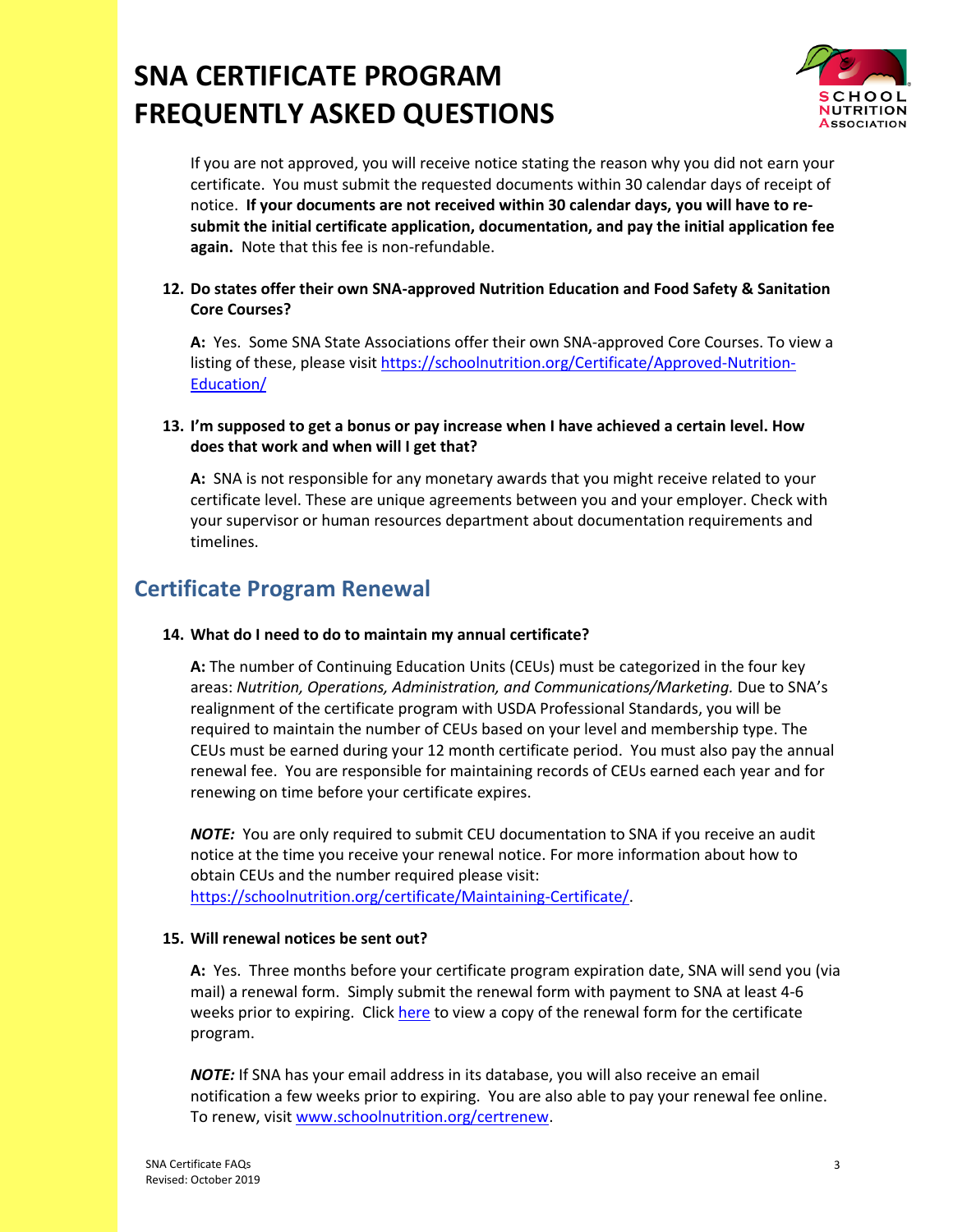

#### **16. How will I know if I am picked for audit?**

**A:** SNA uses an automated random selection process for audits and each month a percentage of individuals are audited during their renewal. If you are selected for an audit, notification to send CEU documentation to SNA will be included in your annual renewal notice.

#### **17. If I'm audited, what kind of CEU documentation do I need to submit to SNA?**

**A:** SNA will accept training tracking grids, certificates of completion, copies of rosters, college/university transcripts, program agendas, registration confirmation letters, badges, your *MyAccount* record on the SNA website or payment receipts. The documentation must include your SNA ID number, date, and amount of credits or CEUs you earned.

#### **18. How often do I need to renew my certificate?**

**A:** Your SNA certificate is valid for 12 months. You will have to pay a renewal fee every year. **Your renewal fee is separate from your membership dues.**

#### **19. Is my certificate program renewal date the same as my membership renewal date?**

**A:** No.Your certificate program renewal date and membership renewal dates are normally different.

#### **20. What happens if I don't renew my SNA certificate?**

**A:** If you fail to renew on time, you will have 90 days after your expiration date to reinstate. You will have to pay a reinstatement fee along with the annual fee due from the previous year. You will also have to submit documentation of CEUs earned for that year. SNA will mail you a reinstatement notice after your expiration date with instructions on how to reinstate. These fees are non-refundable.

# **Ways to Earn Continuing Education Units (CEUs)**

#### **21. Does work experience count for CEU or Core Requirements?**

**A:** No. Work experience cannot be used for CEUs or initial requirements for SNA's certificate or credentialing programs.

#### **22. Do Back-to-School meetings count for CEUs?**

**A:** It depends. Due to USDA's Professional Standards all CEUs must fall under the four key areas: *Nutrition, Operations, Administration, and Communications/Marketing.* Each hour of instructional time equals 1 CEU.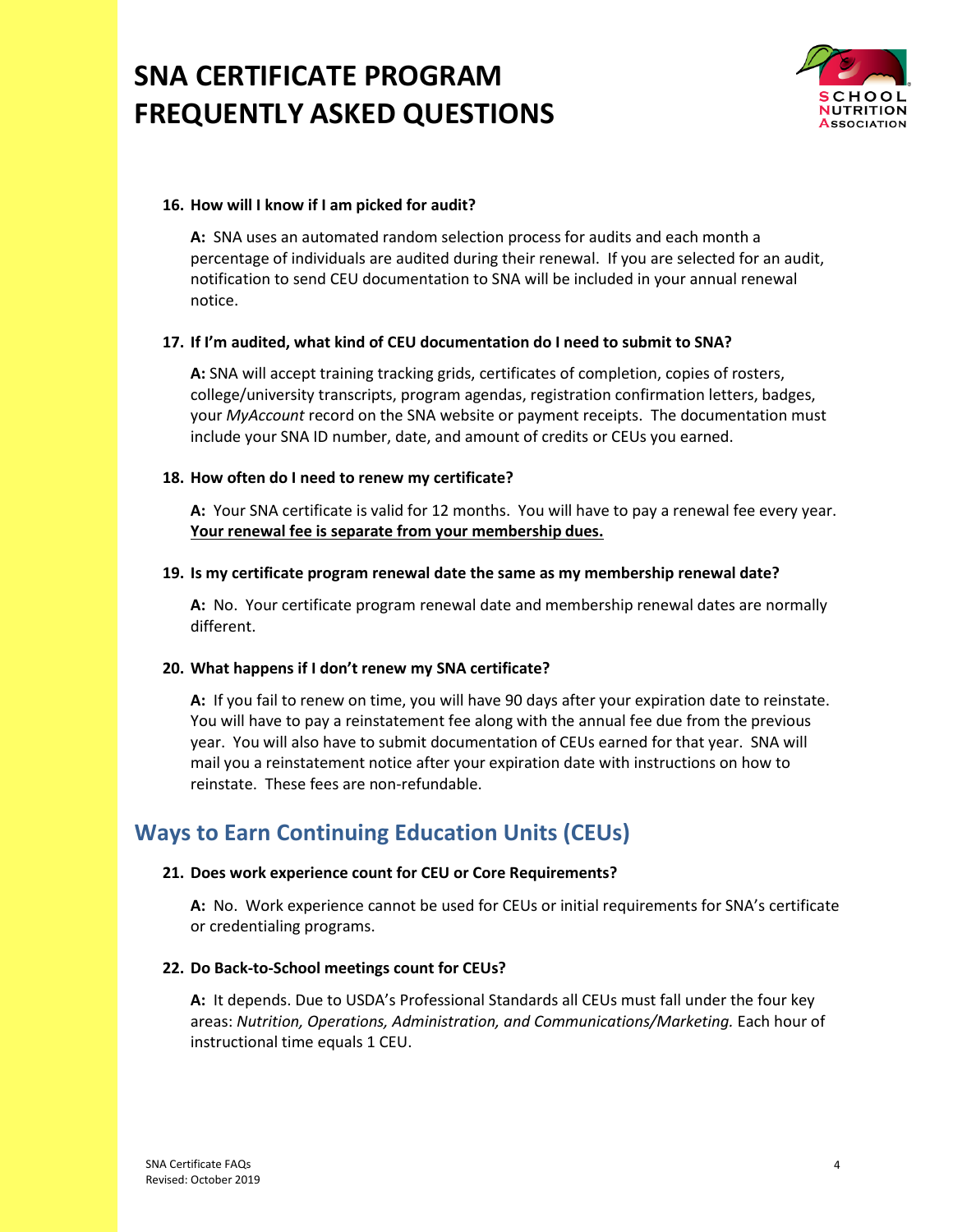

## **23. How many of the "To Your Credit" articles in** *School Nutrition* **magazine or Professional Development Articles (PDAs) can I use from the magazine to renew?**

**A:** You can use a maximum of three (3) passing "To Your Credit" or PDA articles per year to renew your certificate. The passing grade is 80%. Each article is worth 1 CEU in a key area. PDA's can be completed online at [www.schoolnutrition.org/PDA.](http://www.schoolnutrition.org/PDA) PDA's can only be used to renew. PDA's **cannot** be used for to earn a certificate or move up a level.

## **24. Is SNA going to keep track of all my CEUs?**

**A:** No. SNA will only maintain CEU records for SNA sponsored activities such as ANC, NLC, LAC, SNIC, and *School Nutrition* magazine PDAs. You are responsible for maintaining CEU records.

#### **25. If I take a college course on writing children's books, can it count for CEUs?**

**A:** No. CEUs must be job-related professional growth experiences that relate to your job in school nutrition. CEUs must fall under the four key areas: *Nutrition, Operations, Administration,* and *Communications/Marketing.* 

#### **26. Can I take the same course twice within my annual certificate program period?**

**A:** No. Courses cannot be used twice for CEUs within the same annual period.

#### **27. Can I carry CEUs over to my next certificate program period?**

**A:** No. When your SNA certificate is renewed, you start fresh with no CEUs. All CEUs must be earned within the annual period.

#### **28. I have lost my certificate of completion for a course I took, where I can get a copy?**

**A:** You will need to contact the educational provider for a copy of your certificate of completion.

#### **29. Do district meetings have to be approved for CEUs by the SNA State Association?**

**A:** No. Districts that have developed their own programs/meetings do not require approval for CEUs by the State Association but the CEUs must be in the four key areas. Each hour of instruction equals 1 CEU. The agenda can be used as CEU documentation for audit.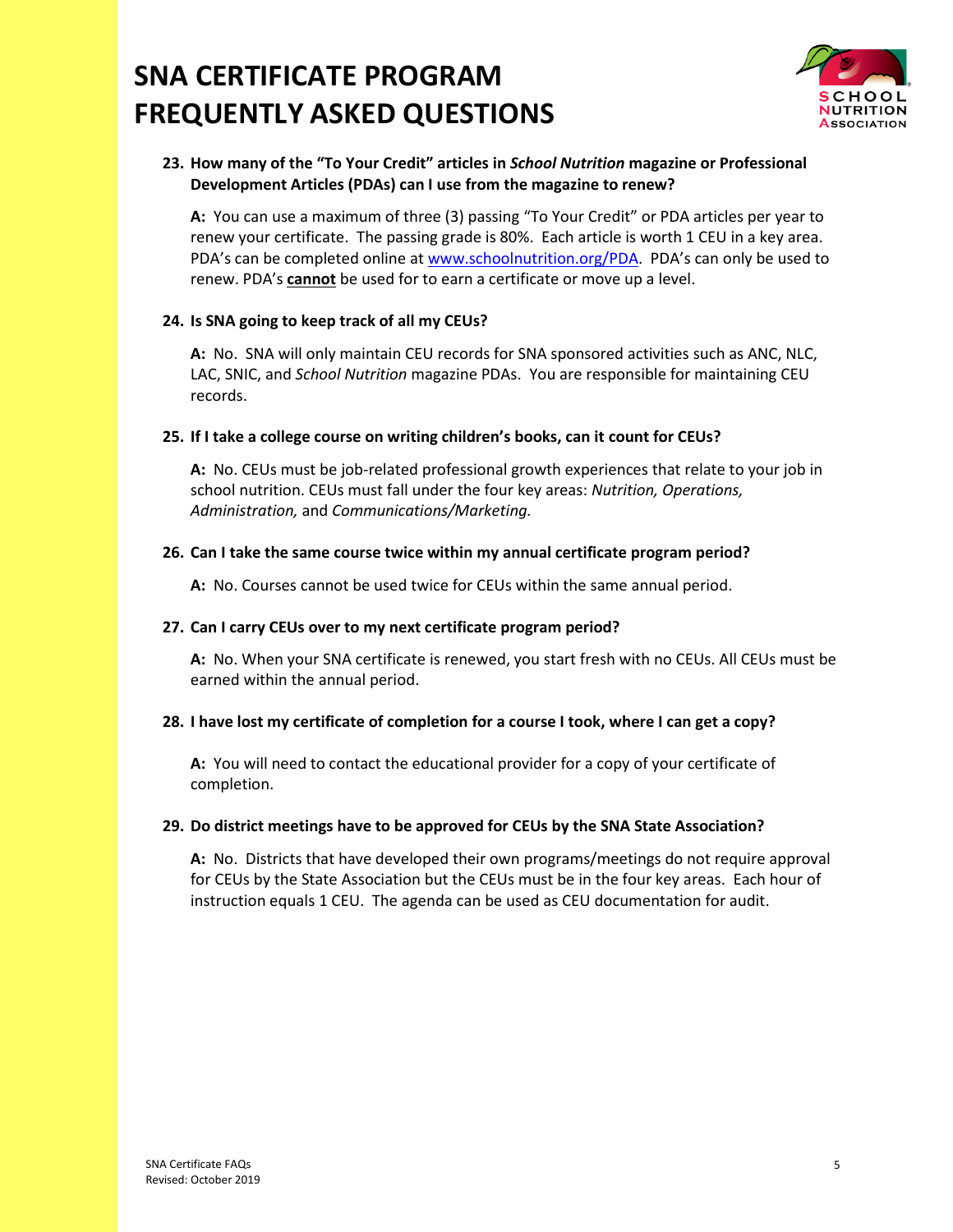

# **Key Areas and Initial Requirement Hours**

## **30. I have a course that is not labelled with a key area, how do I know that it will qualify for a key area?**

**A:** SNA provides a list of broad topics explaining the different courses/sessions that will be acceptable or considered key area training. These are aligned with USDA Professional Standards topics[. Click here](http://www.schoolnutrition.org/professionalstandards) to view the list of course topics by key area.

#### **31. Do I still need to continue bundling two hours of CEUs to earn key area hours?**

**A:** No, you do not have to bundle two hours of CEUs. However, if you participate in a 15 or 30 minute training you do have to put them together to make one hour of training. For example, two 30 minute trainings with in the same subtopic code, within the same year will be accepted as one CEU. For more informatio[n click here.](https://schoolnutrition.org/Credentialing/EarningCEUsKeyAreaHours/)

#### **32. Do key area programs have to be approved by the SNA State Association?**

**A.** SNA State Associations are able to approve in-state key area programs. Third party associations, individuals and districts offering key area programs within a state must receive approval from the State Association. Those offering key area programs in more than one state must receive approval from SNA Headquarters. For example, if a local distributor or food broker wants to offer a key area program in your state they must request approval from the state association. If on the other hand a school district wants to offer key area program in more than one state or nationwide, they will have to request approval from SNA headquarters.

## **33. Is the National Restaurant Association an approved provider?**

**A:** No. The National Restaurant Association is not an approved provider, but SNA does accept NRA's ServSafe® as a Core Course.

#### **34. Why were Key Area 1 and Key Area 2 reordered so that Key Area 1 is now Nutrition?**

**A:** To align with Professional Standards key areas, SNA's Key Area 1 was switched to Nutrition and Key Area 2 to Operations. The number of hours required for each section has not changed, only the order in which it is listed.